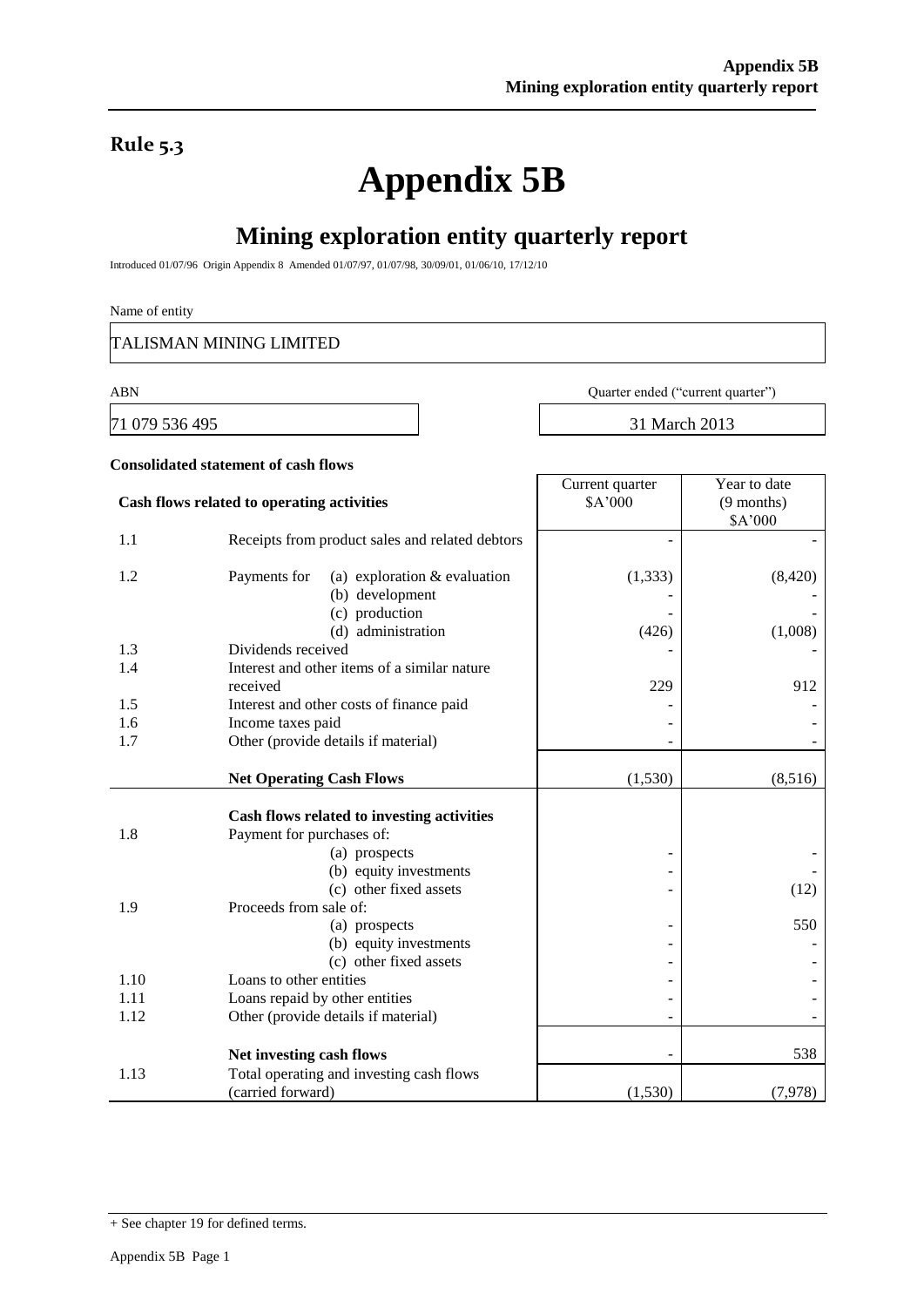| 1.13 | Total operating and investing cash flows      | (1,530)                  | (7, 978) |
|------|-----------------------------------------------|--------------------------|----------|
|      | (brought forward)                             |                          |          |
|      |                                               |                          |          |
|      | Cash flows related to financing activities    |                          |          |
| 1.14 | Proceeds from issues of shares, options, etc. | -                        |          |
| 1.15 | Proceeds from sale of forfeited shares        | -                        |          |
| 1.16 | Proceeds from borrowings                      | -                        |          |
| 1.17 | Repayment of borrowings                       | $\overline{\phantom{a}}$ |          |
| 1.18 | Dividends paid                                |                          |          |
| 1.19 | Other (provide details if material)           |                          |          |
|      | <b>Net financing cash flows</b>               |                          |          |
|      |                                               |                          |          |
|      | Net increase (decrease) in cash held          | (1,530)                  | (7,978)  |
| 1.20 | Cash at beginning of quarter/year to date     | 21,854                   | 28,302   |
| 1.21 | Exchange rate adjustments to item 1.20        |                          |          |
| 1.22 | Cash at end of quarter                        | 20,324                   | 20,324   |

#### **Payments to directors of the entity and associates of the directors Payments to related entities of the entity and associates of the related entities**

|      |                                                                  | Current quarter<br>\$A'000 |
|------|------------------------------------------------------------------|----------------------------|
| 1.23 | Aggregate amount of payments to the parties included in item 1.2 | 238                        |
| 1.24 | Aggregate amount of loans to the parties included in item 1.10   |                            |
|      |                                                                  |                            |

1.25 Explanation necessary for an understanding of the transactions

Remuneration to Directors.

#### **Non-cash financing and investing activities**

2.1 Details of financing and investing transactions which have had a material effect on consolidated assets and liabilities but did not involve cash flows

N/A

2.2 Details of outlays made by other entities to establish or increase their share in projects in which the reporting entity has an interest

N/A

<sup>+</sup> See chapter 19 for defined terms.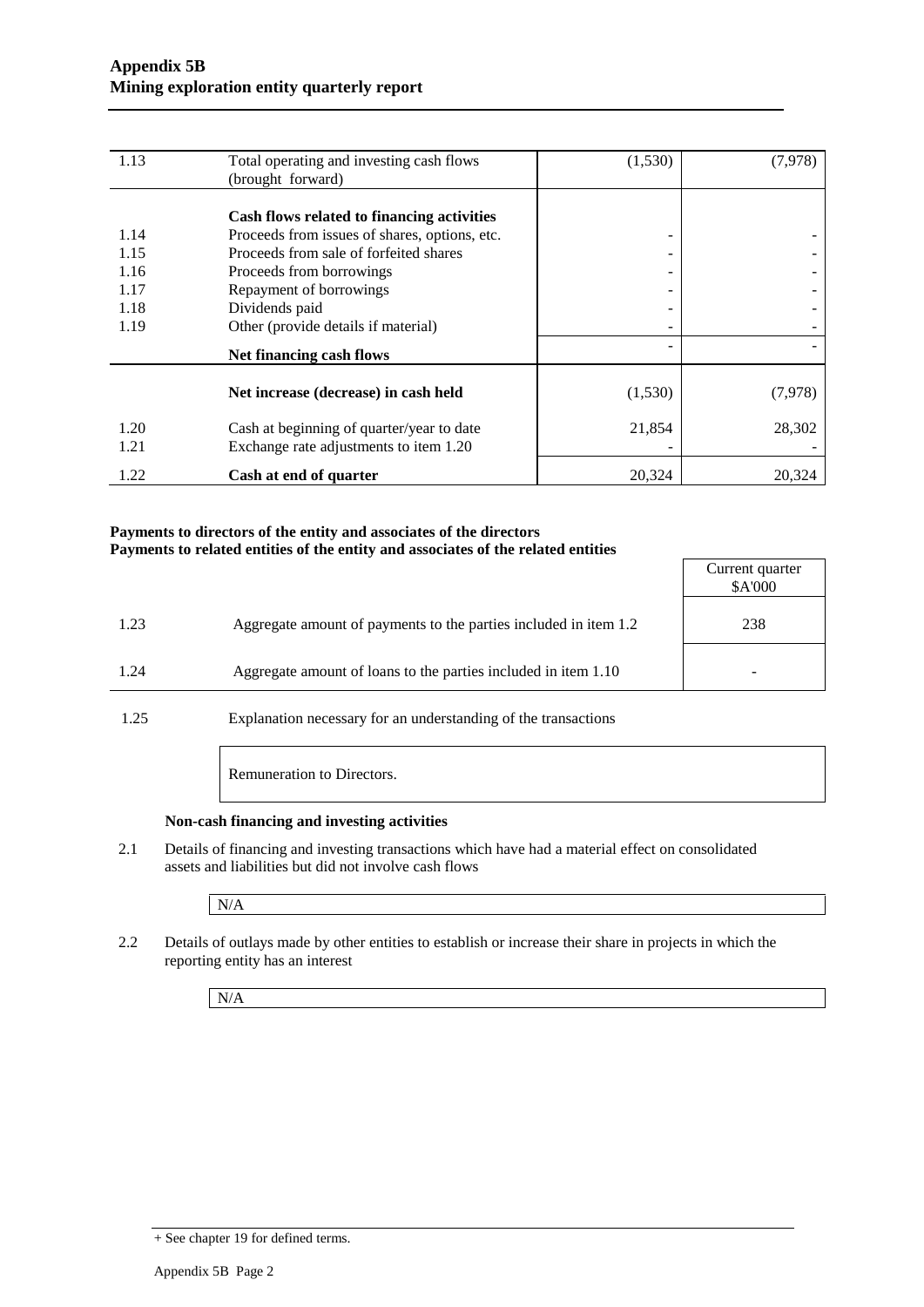#### **Financing facilities available**

*Add notes as necessary for an understanding of the position.*

|     |                             | Amount available<br>\$A'000 | Amount used<br>\$A'000   |
|-----|-----------------------------|-----------------------------|--------------------------|
| 3.1 | Loan facilities             | $\overline{\phantom{0}}$    | $\overline{\phantom{a}}$ |
| 3.2 | Credit standby arrangements | -                           |                          |

#### **Estimated cash outflows for next quarter**

| 4.1 | Exploration and evaluation | \$A'000<br>1,100 |
|-----|----------------------------|------------------|
| 4.2 | Development                |                  |
| 4.3 | Production                 |                  |
| 4.4 | Administration             | 350              |
|     | <b>Total</b>               | 1,450            |

#### **Reconciliation of cash**

| Reconciliation of cash at the end of the quarter (as<br>shown in the consolidated statement of cash flows) to<br>the related items in the accounts is as follows. |  | Current quarter<br>\$A'000 | Previous quarter<br>\$A'000 |  |
|-------------------------------------------------------------------------------------------------------------------------------------------------------------------|--|----------------------------|-----------------------------|--|
| Cash on hand and at bank<br>5.1                                                                                                                                   |  | 804                        | 634                         |  |
| Deposits at call<br>5.2<br>Bank overdraft<br>5.3<br>Other (provide details)<br>5.4<br><b>Total: cash at end of quarter</b> (item 1.22)                            |  | 19.520                     | 21,220                      |  |
|                                                                                                                                                                   |  |                            |                             |  |
|                                                                                                                                                                   |  |                            |                             |  |
|                                                                                                                                                                   |  | 20,324                     | 21,854                      |  |

<sup>+</sup> See chapter 19 for defined terms.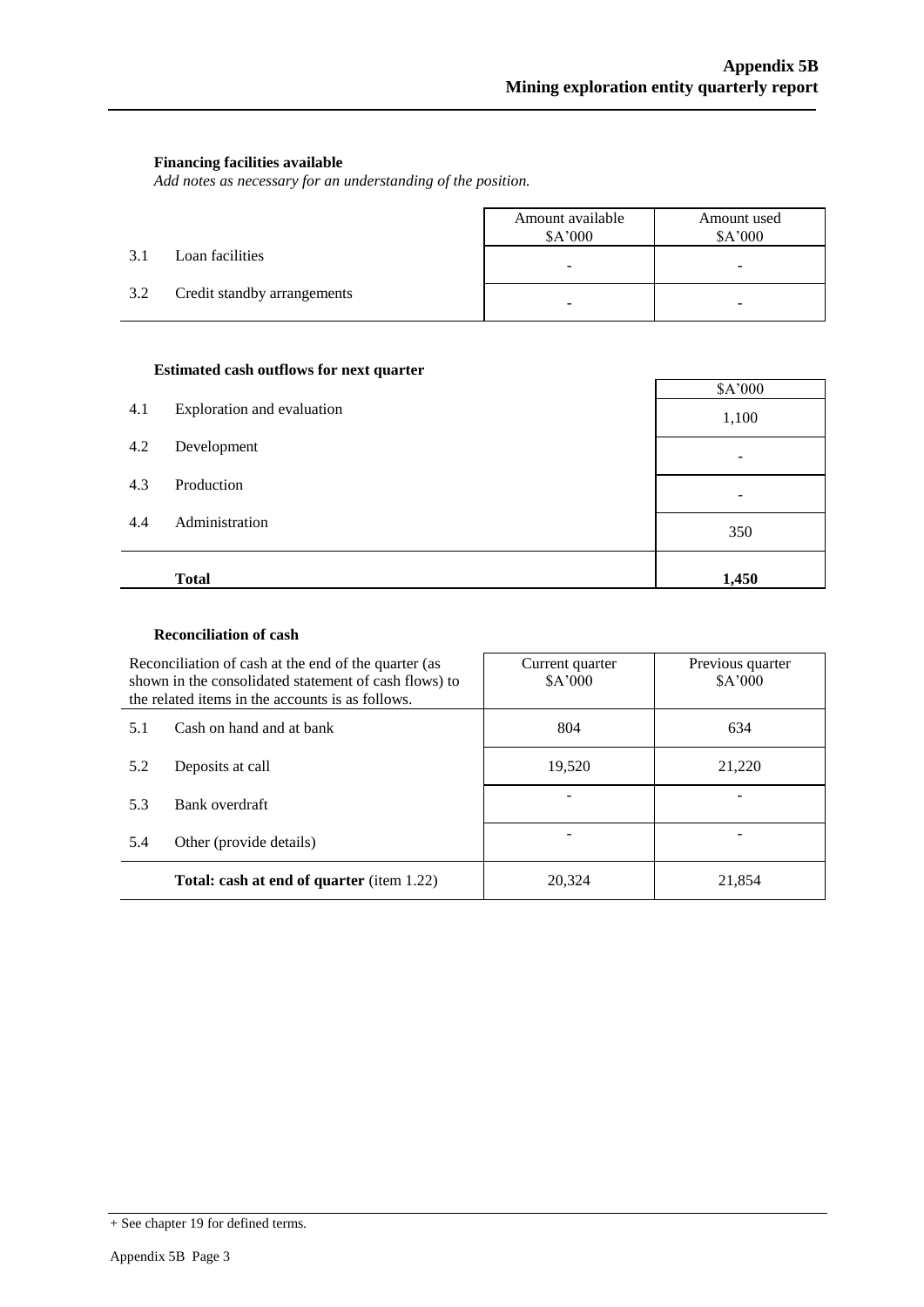#### **Changes in interests in mining tenements**

|     |                                                                     | Tenement<br>reference | Nature of interest<br>(note (2)) | Interest at<br>beginning of<br>quarter | Interest at<br>end of<br>quarter |
|-----|---------------------------------------------------------------------|-----------------------|----------------------------------|----------------------------------------|----------------------------------|
| 6.1 | Interests in mining<br>tenements relinquished,<br>reduced or lapsed |                       |                                  |                                        |                                  |
| 6.2 | Interests in mining<br>tenements acquired or<br>increased           | P52/1423              | Granted from application         | 100%                                   | 100%                             |

#### **Issued and quoted securities at end of current quarter**

*Description includes rate of interest and any redemption or conversion rights together with prices and dates.*

|     |                                              | Total number | Number<br>quoted | Issue price per<br>security (see note<br>$3)$ (cents) | Amount paid up<br>per security (see<br>note 3) (cents) |
|-----|----------------------------------------------|--------------|------------------|-------------------------------------------------------|--------------------------------------------------------|
| 7.1 | <sup>+</sup> securities<br><b>Preference</b> |              |                  |                                                       |                                                        |
|     | (description)                                |              |                  |                                                       |                                                        |
| 7.2 | Changes during quarter                       |              |                  |                                                       |                                                        |
|     | (a) Increases through                        |              |                  |                                                       |                                                        |
|     | issues                                       |              |                  |                                                       |                                                        |
|     | (b) Decreases through                        |              |                  |                                                       |                                                        |
|     | returns of capital, buy-                     |              |                  |                                                       |                                                        |
|     | backs, redemptions                           |              |                  |                                                       |                                                        |
| 7.3 | <sup>+</sup> Ordinary securities             | 131,538,627  | 131,538,627      |                                                       |                                                        |
|     |                                              |              |                  |                                                       |                                                        |
| 7.4 | Changes during quarter                       |              |                  |                                                       |                                                        |
|     | (a) Increases through                        |              |                  |                                                       |                                                        |
|     | issues                                       |              |                  |                                                       |                                                        |
|     | (b) Decreases through                        |              |                  |                                                       |                                                        |
|     | returns of capital, buy-                     |              |                  |                                                       |                                                        |
|     | backs                                        |              |                  |                                                       |                                                        |
| 7.5 | <sup>+</sup> Convertible                     |              |                  |                                                       |                                                        |
|     | debt securities                              |              |                  |                                                       |                                                        |
|     | (description)                                |              |                  |                                                       |                                                        |
| 7.6 | Changes during quarter                       |              |                  |                                                       |                                                        |
|     | (a) Increases through                        |              |                  |                                                       |                                                        |
|     | issues                                       |              |                  |                                                       |                                                        |
|     | (b) Decreases through                        |              |                  |                                                       |                                                        |
|     | securities matured,                          |              |                  |                                                       |                                                        |
|     | converted                                    |              |                  |                                                       |                                                        |

<sup>+</sup> See chapter 19 for defined terms.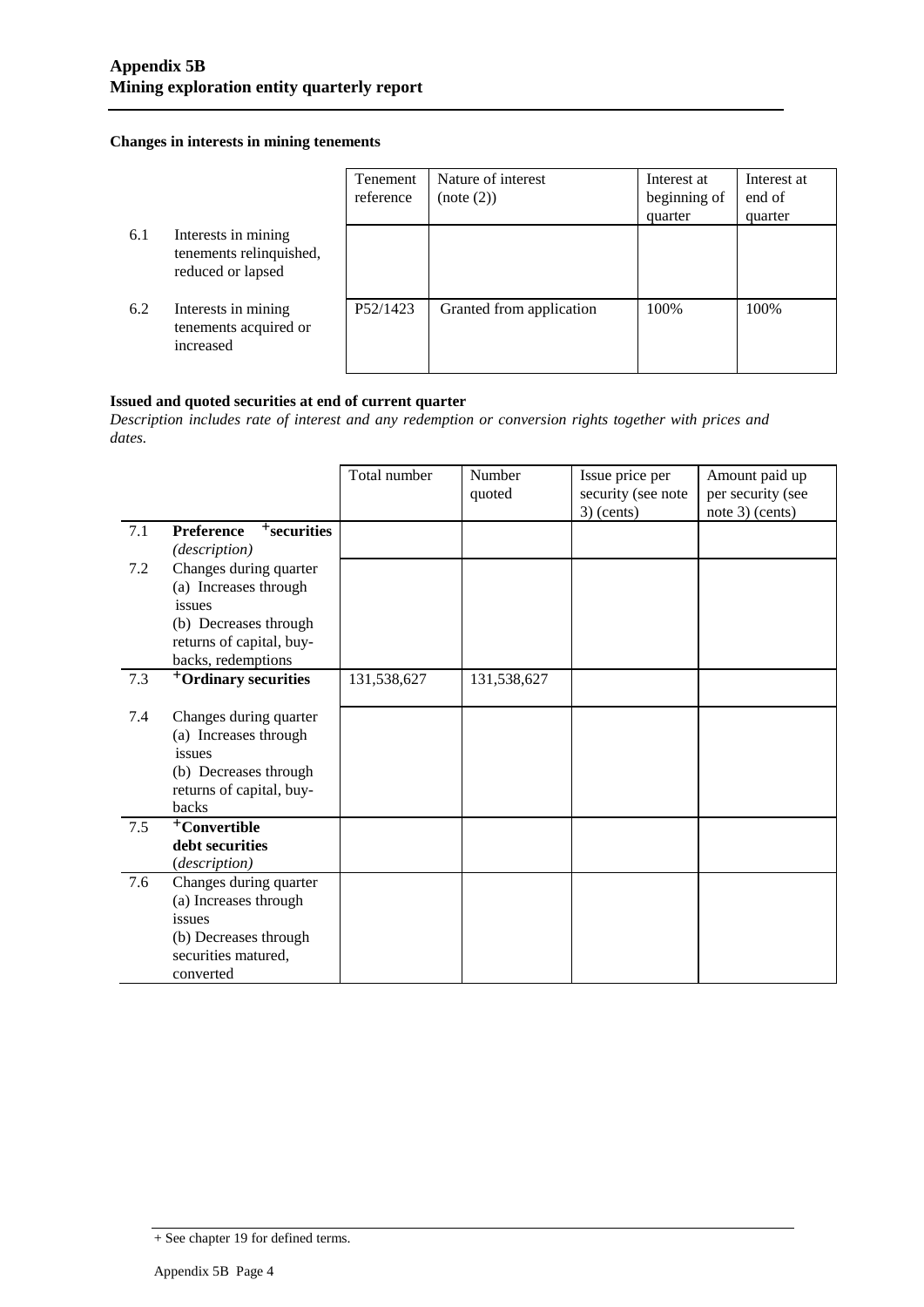| 7.7  | <b>Options</b>    |                |                          | Exercise price           | Expiry date   |
|------|-------------------|----------------|--------------------------|--------------------------|---------------|
|      | (description and  | 250,000        | $\overline{\phantom{a}}$ | \$1.27                   | 30/11/2013    |
|      | conversion        | 250,000        | ÷,                       | \$1.35                   | 30/11/2013    |
|      | factor)           | 250,000        |                          | \$1.44                   | 30/11/2013    |
|      |                   | 250,000        |                          | \$1.53                   | 30/11/2013    |
|      |                   | 50,000         |                          | \$1.19                   | 14/03/2014    |
|      |                   | 2,250,000      |                          | \$0.50                   | 30/06/2013    |
|      |                   | 1,500,000      |                          | \$0.60                   | 30/06/2013    |
|      |                   | 2,250,000      |                          | \$0.70                   | 30/06/2013    |
|      |                   | 400,000        |                          | \$1.00                   | 30/11/2013    |
|      |                   | 200,000        |                          | \$1.10                   | 30/11/2013    |
|      |                   | 200,000        |                          | \$1.20                   | 30/11/2013    |
|      |                   | 200,000        |                          | \$1.30                   | 30/11/2013    |
|      |                   | 125,000        |                          | \$0.90                   | 31/07/2014    |
|      |                   | 125,000        |                          | \$0.97                   | 31/07/2014    |
|      |                   | 125,000        |                          | \$1.03                   | 31/07/2014    |
|      |                   | 125,000        |                          | \$1.09                   | 31/07/2014    |
|      |                   | 400,000        |                          | \$0.69                   | 31/12/2014    |
|      |                   | 400,000        |                          | \$0.73                   | 31/12/2014    |
|      |                   | 450,000        |                          | \$0.78                   | 31/12/2014    |
|      |                   | 400,000        |                          | \$0.83                   | 31/12/2014    |
|      |                   | 400,000        |                          | \$0.85                   | 31/12/2014    |
|      |                   | 750,000        |                          | \$0.72                   | 31/10/2014    |
|      |                   | 750,000        |                          | \$0.80                   | 31/10/2014    |
|      |                   | 750,000        |                          | \$1.00                   | 31/10/2014    |
|      |                   | 750,000        |                          | \$1.12                   | 31/10/2014    |
|      |                   | 250,000        |                          | \$1.02                   | 31/07/2015    |
|      |                   | 250,000        |                          | \$1.13                   | 31/07/2015    |
|      |                   | 250,000        |                          | \$1.41                   | 31/07/2015    |
|      |                   | 250,000        |                          | \$1.53                   | 31/07/2015    |
|      |                   | 50,000         |                          | \$0.44                   | 31/08/2015    |
|      |                   | 50,000         |                          | \$0.47                   | 31/08/2015    |
|      |                   | 50,000         |                          | \$0.49                   | 31/08/2015    |
|      |                   | 50,000         |                          | \$0.52                   | 31/08/2015    |
| 7.8  | Issued during     | $\overline{a}$ |                          |                          |               |
|      | quarter           |                |                          |                          |               |
| 7.9  | Exercised         | $\overline{a}$ | $\blacksquare$           | $\overline{\phantom{a}}$ | $\sim$        |
|      | during quarter    |                |                          |                          |               |
|      |                   |                |                          |                          |               |
| 7.10 | Expired during    | $\Box$         | $\overline{a}$           | $\bar{\mathcal{L}}$      | $\frac{1}{2}$ |
|      | quarter           |                |                          |                          |               |
| 7.11 | <b>Debentures</b> | $\frac{1}{2}$  | $\overline{a}$           |                          |               |
|      | (totals only)     |                |                          |                          |               |
| 7.12 | <b>Unsecured</b>  | $\overline{a}$ | $\overline{\phantom{a}}$ |                          |               |
|      | notes (totals     |                |                          |                          |               |
|      | only)             |                |                          |                          |               |
|      |                   |                |                          |                          |               |

<sup>+</sup> See chapter 19 for defined terms.